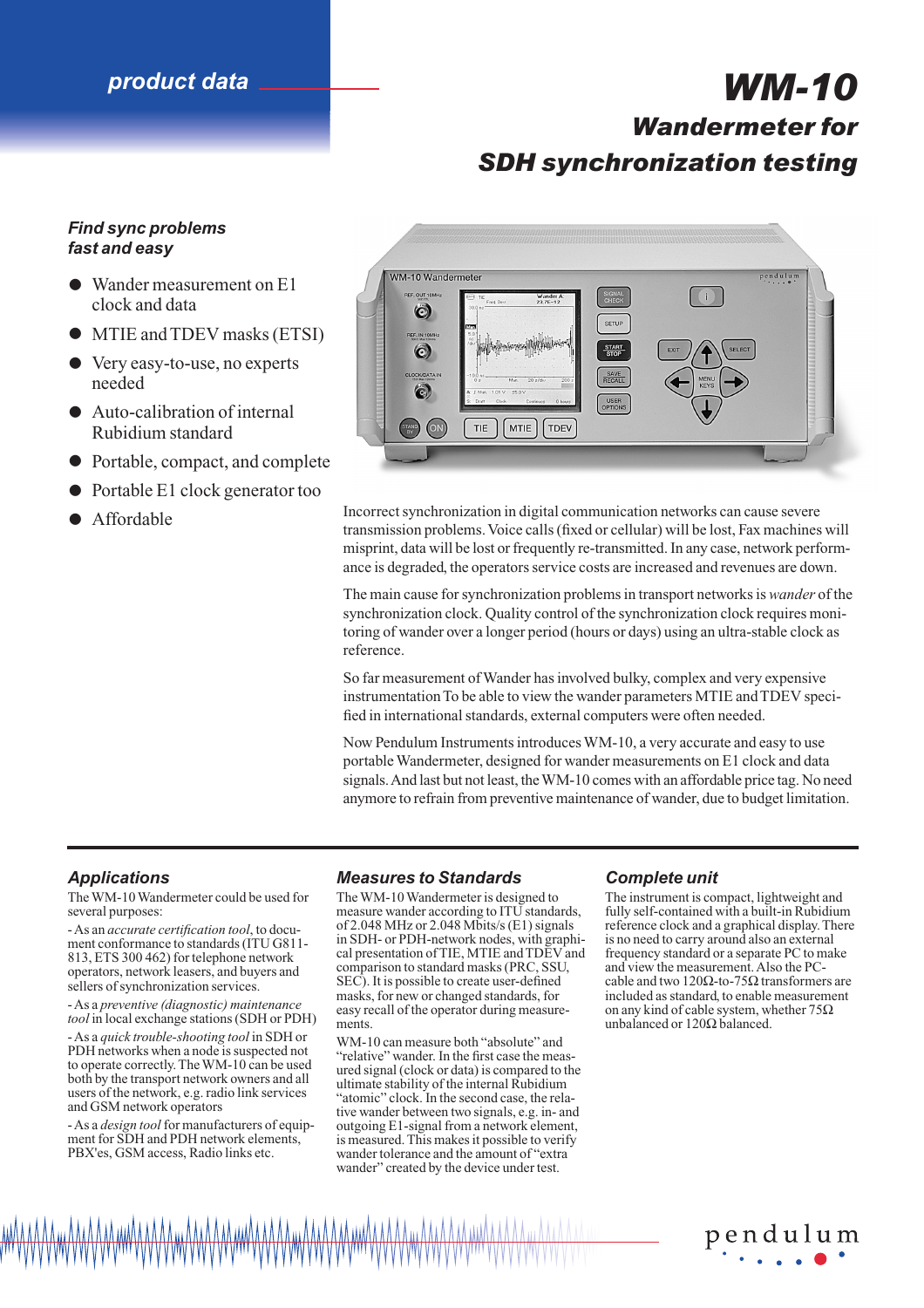# *Very easy to operate and calibrate*

The unit is very easy to use and can be operated also by unskilled personnel. For standard measurements only a few keystrokes are required. Once the measurement is started, the WM-10 can be left unattended for automatic measurements. It stops automatically after set measuring time and can even delay its measurement start when required.

A fully automatic signal check informs the user whether he/she has connected the right signal from the rack.

On-line context-sensitive help is available, making the operator's manual obsolete.

Also the calibration and adjustment of the internal Rubidium clock is fully automatic and very easy. Just connect a known reference signal from a Cesium or a GPS-controlled Rubidium clock, enter the calibration mode of WM-10 and leave the unit over-night. Next morning, the WM-10 is perfectly adjusted, without any manual trimming involved.

The WM-10 is also easy to carry and transport, and includes e.g. side handles and a flight-proof transport case (extra accessory).

# *Working principle*

The Pendulum WM-10 Wandermeter is built in an EMI-proof metal cabinet and contains a Rubidium Reference Clock and a special inhouse developed Time Interval Error (TIE) measuring circuitry, that phase compares the connected signal with the Rubidium reference. The WM-10 communicates its results to the user via a graphical display, and to a PC via an RS232-port. See figure 1.

The Wandermeter operates in two different modes:



*Figure 1. Block diagram of WM-10*

### **Local mode operation:**

The WM-10 Wandermeter can be operated stand-alone. During the measurement, the TIE-curve on the display is continuously updated, showing the performance of the sync-clock "so far". This mode is intended for automated diagnostics and/or faultfinding measurement "on-site", with direct visual feedback at any time. The sampling rate is approx. 1 Sa/s. The WM-10 Wandermeter calculates and presents the MTIE or TDEV curves after completed TIE measurement, and compares to stored masks.

### **Remote (PC-controlled) operation:**

The WM-10 Wandermeter can be operated remotely controlled from a PC, running the *WanderView™* SW. See figure 2. In this mode the WM-10 Wandermeter acts a sampling front-end and transfer all TIE-values continuously to the PC. The local display of the WM-10 Wandermeter is not updated. Sample speed can be set to up to 30 TIE-values/s and the storage is only limited by the PC, which means that even the fastest sample rate can be maintained during a 24h period (or longer if required). The PC-SW calculates and presents MTIE and TDEV curves after completed measurement period, and compares to the defined masks. This mode is intended for verification of conformance to ETSI-standards.



*Figure 2. WanderView screen, showing a TIE-curve (top) and a MTIE curve (bottom)*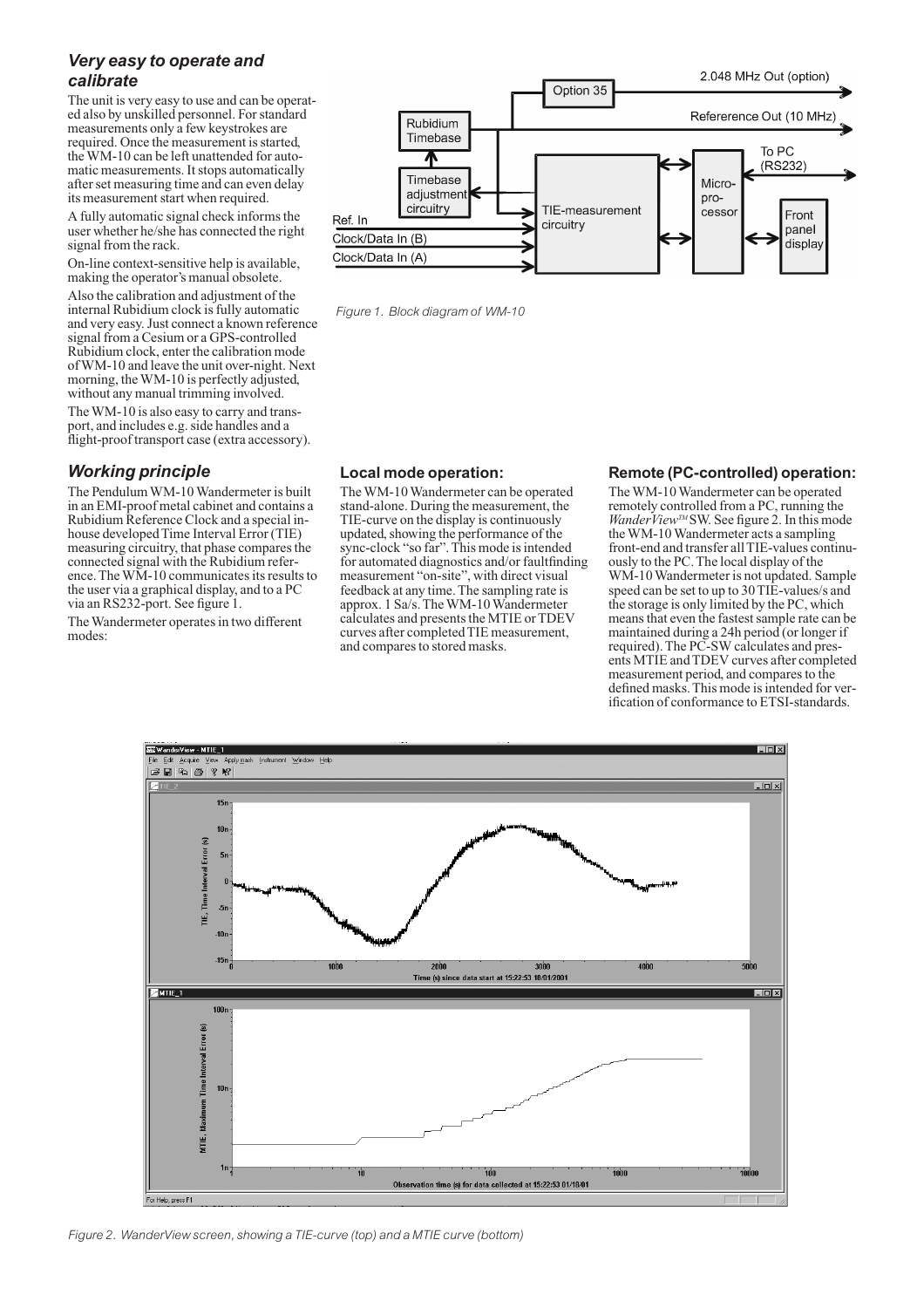# *WM-10 Specifications*

| Note: Specifications apply after 30 minutes warm-up time |  |  |  |
|----------------------------------------------------------|--|--|--|
|----------------------------------------------------------|--|--|--|

#### **Operation Modes**

*Local:*The WM-10 Wandermeter operates stand-alone and measures the wander of a connected E1 clock (2.048 MHz) or 2 Mbit/s data signal. Alternatively the differential wander between two connected clocks or data signals is measured. During the measurement, the TIE curve is continuously updated on the display. This mode has limitation in sampling rate and number of stored samples. *Remote:*The WM-10 Wandermeter is controlled from a PC running the WanderView PC-software and measures the wander of a connected E1 clock or data signal. During the measurement, the WM-10 Wandermeter acts as a sampling front-end and the display is not updated.

#### **Presentation Modes**

| TIE:  | Time Interval Error is displayed and continuously                                                                                    |
|-------|--------------------------------------------------------------------------------------------------------------------------------------|
| MTIE: | updated in Local Mode operation.<br>MTIE is calculated from the measured and stored TIE-                                             |
|       | values and displayed after completed measurement in<br>Local Mode operation.                                                         |
| TDEV: | TDEV is calculated from the measured and stored TIE-<br>values and displayed after completed measurement in<br>Local Mode operation. |
|       |                                                                                                                                      |

#### **Test modes (MTIE and TDEV masks)**

The internal Rubidium clock is used as reference in all modes except "Differential". Mask applies for MTIE and TDEV graphs<br> **Draft:** No masks *Draft:* No masks PRC: Masks for G811-clock (ETS 300 462-3) SSU: Masks for G812-clock (ETS 300 462-3)

| SEC:               | Masks for G813-clock (ETS 300 462-3)             |
|--------------------|--------------------------------------------------|
| SSU (locked mode): | Masks for G812-clock $(ETS 300 462-4)$           |
| SEC (locked mode): | Masks for G813-clock (ETS 300 462-5)             |
| Differential:      | Relative wander (TIE, MTIE and TDEV) between two |
|                    | clocks or data signals                           |

#### **Input signal characteristics**

| Frequency:   | 2.048 MHz                        |
|--------------|----------------------------------|
| Amplitude:   | inside $-5V+5V$                  |
| Signal type: | Symmetrical pulse (Clock signal) |
|              | HDB3-coded data (Data signal)    |

#### **Time Interval Error (TIE)**

| Reference clock:               | Built-in Rubidium clock or an external 10 MHz clock<br>signal connected to Ext. Reference input |  |
|--------------------------------|-------------------------------------------------------------------------------------------------|--|
| Measure time:                  | 2h, 24h or continuously (local mode)                                                            |  |
| Local Mode update Rate:        |                                                                                                 |  |
| 2h:                            | approx. $1$ Sa/s                                                                                |  |
| $24h$ :                        | approx. $0.2$ Sa/s $(1$ Sa/5s)                                                                  |  |
| Continuously:                  | 16000/time Sa/s; max. approx. 1 Sa/s. Data<br>compression after approx. 4h                      |  |
| <b>n</b> . <b>1</b> <i>f</i> f |                                                                                                 |  |

*Remote Mode update rate:* any measuring time:

#### **Internal data storage**

*Size:* 16000 stored TIE-values **Type:** Non-volatile storage **Measuring Time**

| Time:               | Short $(2h)$ , Long $(24h)$ and continuous           |
|---------------------|------------------------------------------------------|
| Start/Stop:         | Via START/STOP kev                                   |
| <b>Start Delay:</b> | Selectable delay before measurement starts, to allow |
|                     | the instrument to warm-up properly.                  |
| Delay time:         | 0, 30 min, 4h or 24h                                 |

#### **Signal Check**

| .                                               |
|-------------------------------------------------|
| Measures and displays the following parameters: |
| Frequency                                       |
| Voltage peak-peak (min. $120$ mVp-p)            |
| Signal type (Clock, HDB3-coded Data or Unknown) |
|                                                 |

#### **Self Test**

*Power-up:* Test of critical digital functions *On demand (user opt.):* Test of most digital functions

#### **INFO**

*A built in context sensitive help function gives guidance for all manual settings.*

#### **SAVE / RECALL**

| No. of instrument set-ups: 5                       |                                                      |  |
|----------------------------------------------------|------------------------------------------------------|--|
| <i>No. of screen images:</i> 3 (TIE, MTIE or TDEV) |                                                      |  |
| <b>Stored TIE-value array:</b> 16k values (1 set)  |                                                      |  |
| Write protection:                                  | Saved set-up, screen image or TIE-value array can be |  |
|                                                    | protected against accidental over-writing            |  |

#### **Graph display**

| <b>Display Modes:</b> | TIE, MTIE or TDEV                                     |
|-----------------------|-------------------------------------------------------|
| Vertical scale:       | Displayed TIE, MTIE or TDEV value in ns or ms.        |
|                       | AUTO scaled                                           |
| Horizontal scale:     | Real-time axis (TIE) or " $\tau$ "- axis (MTIE/TDEV). |
|                       | AUTO scaled (continuous measurement and differen-     |
|                       | tial test mode) or fixed scale (2h/24h full scale).   |
| No of divisions:      | $8x10$ (vert. x horiz.)                               |
| Masks:                | MTIE and TDEV masks according to selected test        |
|                       | mode: (PRC, SSU, SEC)                                 |
|                       |                                                       |

# **Clock/Data Inputs A and B**

| Connector:                                   | <b>BNC</b>                                           |  |
|----------------------------------------------|------------------------------------------------------|--|
| Coupling:                                    | DC Coupled                                           |  |
| <b>Voltage Range:</b>                        | $\pm$ 5.00V                                          |  |
| Sensitivity:                                 | $60 \,\mathrm{mVpp}$                                 |  |
| Impedance:                                   | $75 \Omega$ , VSWR <2:1                              |  |
| <b>Maximum Input Voltage Without Damage:</b> |                                                      |  |
|                                              | 12 Vrms up to 2 MHz, decreasing to 6 Vrms at 10 MHz. |  |
| Trigger Level:                               | Automatically set via Signal Check. Can be manually  |  |
|                                              | adjusted.                                            |  |
| Range:                                       | $\pm$ 5.00V                                          |  |
| Resolution:                                  | $10 \,\mathrm{mV}$                                   |  |
|                                              |                                                      |  |

#### **Ext. Reference Input**

| Connector:                         | <b>BNC</b>                                          |  |
|------------------------------------|-----------------------------------------------------|--|
| <b>Input frequency:</b>            | $10 \text{ MHz}$                                    |  |
| <i>Voltage Range:</i>              | 0.5 Vrms to 12 Vrms                                 |  |
| Impedance:                         | approx. $500 \Omega$                                |  |
| Coupling:                          | AC coupled                                          |  |
| Max. Input Voltage Without Damage: |                                                     |  |
|                                    | 30 Vrms up to 1 kHz, decreasing to 6 Vrms at 10 MHz |  |

#### **Reference Frequency output**

| Connector:                  | <b>BNC</b>                                       |
|-----------------------------|--------------------------------------------------|
| Ref. Frequency:             | 10MHz square-wave                                |
| <i>Frequency stability:</i> | See timebase oscillator spec.                    |
| Output levels:              | Fixed TTL: low <0.4V, high >1.8V into $50\Omega$ |

#### **2.048 MHz Clock output (option 35)**

| <b>BNC</b>                                          |
|-----------------------------------------------------|
| 2.048 MHz square-wave                               |
| See timebase oscillator spec.                       |
| $< 0.01$ UI                                         |
| MTIE < 15 ns + $\tau$ x (freq.offset) <sup>-1</sup> |
| Acc. to G703:10; $\pm 1.2V \pm 10\%$ in 75 $\Omega$ |
|                                                     |

#### **RS232 Data in/output**

| Connector:   | 9-pin male D-Sub connector       |  |
|--------------|----------------------------------|--|
| Baud rate:   | $9600$ bps                       |  |
| Data format: | 8 databits, 1 stopbit, no parity |  |

### **WanderView SW**

 $Con$ <br>*Ref.* 

| Operating system:                             | Windows 95/98/NT                        |  |  |
|-----------------------------------------------|-----------------------------------------|--|--|
| Data transfer from WM-10:                     |                                         |  |  |
|                                               | TIE-values (real-time or stored values) |  |  |
|                                               | Stored graphs                           |  |  |
|                                               | Instrument id                           |  |  |
| <b>Calculate functions:</b>                   | MTIE, TDEV                              |  |  |
| <b>Instrument control functions to WM-10:</b> |                                         |  |  |
|                                               | Local or Remote mode                    |  |  |
|                                               | Auto-adjust of Rubidium osc.            |  |  |
| <b>Custom mask editor:</b>                    | 4+4 user defined MTIE+TDEV mask         |  |  |
| <b>File functions:</b>                        | Document printout, File save/retrieve   |  |  |
|                                               |                                         |  |  |

#### **Calibration**

*Principle:* Closed Case Calibration with automatic adjustment of the Rubidium timebase. *Calibration reference:* Cs-oscillator or GPS-controlled Rubidium *Calibration ref. frequency:* 1, 2.048, 5 or 10 MHz<br>*Calibration uncertainty:* <2x10<sup>-12</sup>+ Cal. ref. freq. uncertainty

#### **Internal Time Base Stability**

| Stability versus:                                  |                                                         |                                                  |
|----------------------------------------------------|---------------------------------------------------------|--------------------------------------------------|
| Temperature                                        | $20^{\circ}$ to $26^{\circ}$<br>$0^\circ$ to $50^\circ$ | $2x10^{-11}$<br>$\frac{1}{3x}$ 10 <sup>-10</sup> |
| Aging Rate per:                                    | 24h<br>Month                                            | $\langle 2x10^{-12}$ (typ.)<br>$5x10^{-11}$      |
| Short term stability per:                          | 1s<br>10s                                               | $3x10^{-11}$<br>$< 1 \times 10^{-11}$            |
| Warm up stability:                                 | $10 \text{ min}$                                        | $<$ 4x10 <sup>-10</sup>                          |
| Factory adjustment<br>uncertainty $(+23^{\circ}C)$ | $<$ 10 MHz $\pm$ 0.0005 Hz                              |                                                  |